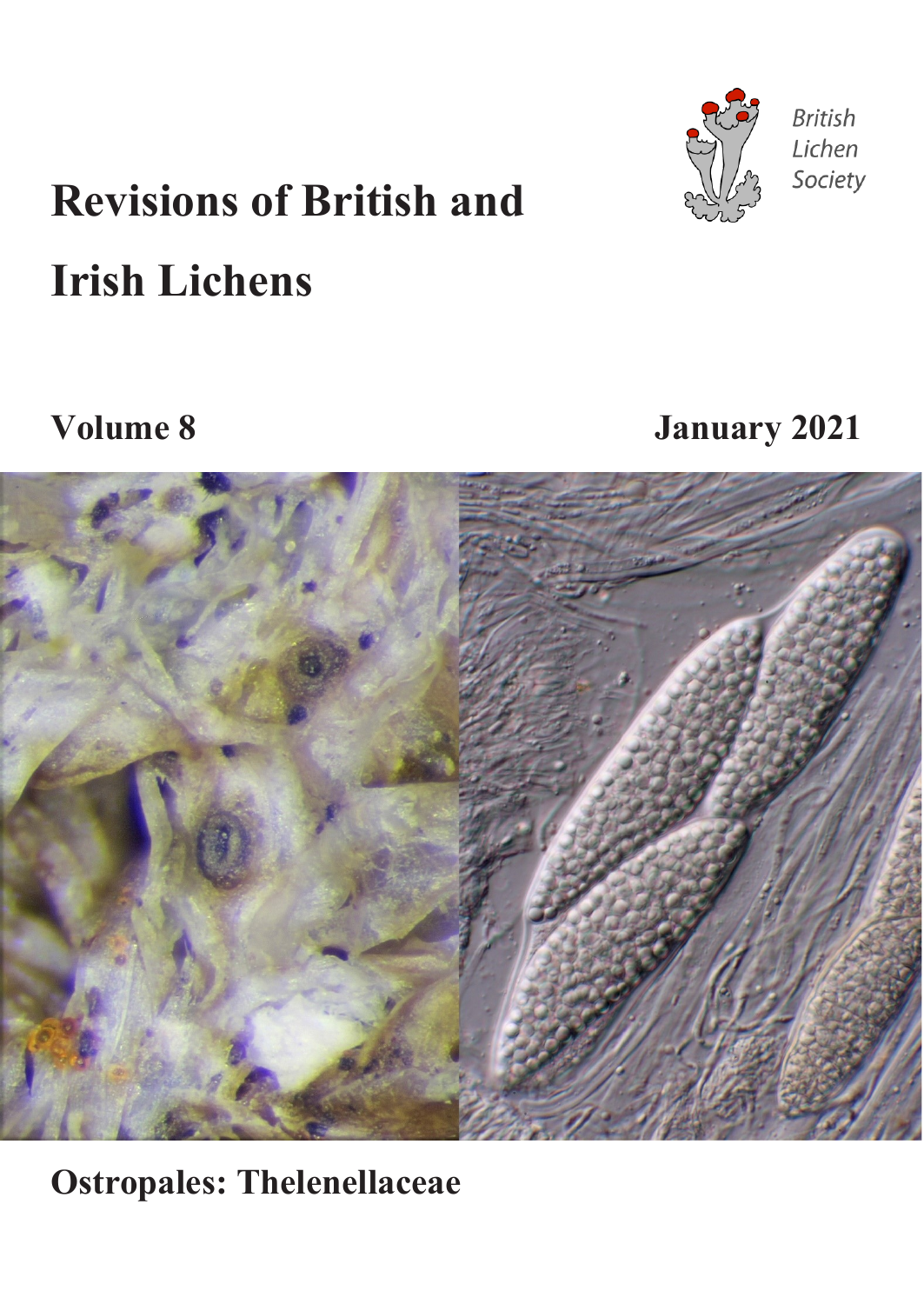Cover image: *Thelenella muscorum*, from dead stems of *Brachythecium* sp., Ardtornish, W Inverness. Left: two perithecia with broad thick-walled ostioles; right: ascospores.

*Revisions of British and Irish Lichens* is a free-to-access serial publication under the auspices of the British Lichen Society, that charts changes in our understanding of the lichens and lichenicolous fungi of Great Britain and Ireland. Each volume will be devoted to a particular family (or group of families), and will include descriptions, keys, habitat and distribution data for all the species included. The maps are based on information from the BLS Lichen Database, that also includes data from the historical Mapping Scheme and the *Lichen Ireland* database. The choice of subject for each volume will depend on the extent of changes in classification for the families concerned, and the number of newly recognized species since previous treatments.

To date, accounts of lichens from our region have been published in book form. However, the time taken to compile new printed editions of the entire lichen biota of Britain and Ireland is extensive, and many parts are out-of-date even as they are published. Issuing updates as a serial electronic publication means that important changes in understanding of our lichens can be made available with a shorter delay. The accounts may also be compiled at intervals into complete printed accounts, as new editions of the *Lichens of Great Britain and Ireland*.

#### **Editorial Board**

- Dr P.F. Cannon (Department of Taxonomy & Biodiversity, Royal Botanic Gardens, Kew, Surrey TW9 3AB, UK).
- Dr A. Aptroot (Laboratório de Botânica/Liquenologia, Instituto de Biociências, Universidade Federal de Mato Grosso do Sul, Avenida Costa e Silva s/n, Bairro Universitário, CEP 79070-900, Campo Grande, MS, Brazil)
- Dr B.J. Coppins (Royal Botanic Garden, Inverleith Row, Edinburgh EH3 5LR, UK)
- Mr A. Orange (Department of Natural Sciences, National Museum of Wales, Cardiff CF10 3NP, UK)
- Mr N.A. Sanderson (3 Green Close, Woodlands, Southampton, Hampshire SO40 7HU, UK)
- Dr J.A. Simkin (School of Natural and Environmental Science, Newcastle University, Newcastle upon Tyne NE1 7RU, UK)
- Dr R. Yahr (Royal Botanic Garden, Inverleith Row, Edinburgh EH3 5LR, UK)

Downloads can be obtained from the British Lichen Society website at https://www.britishlichensociety.org.uk/content/lgbi3

Made available under Creative Commons Licence **CC** BY-SA

**ISSN 2634-7768** © British Lichen Society, 7 January 2021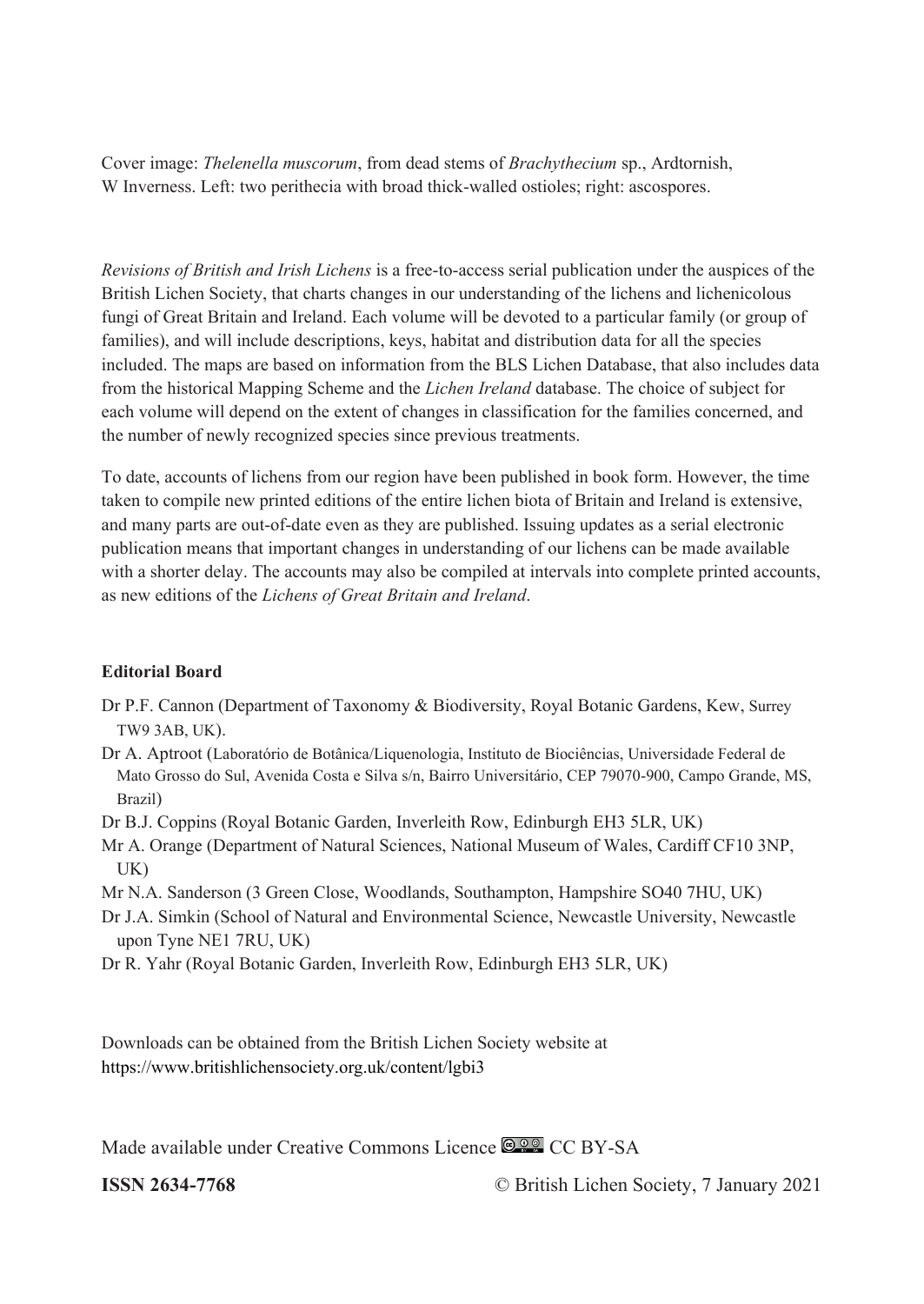## *Revisions of British and Irish Lichens* **vol. 8**

## **Ostropales: Thelenellaceae**

including the genus *Thelenella*

*by*

Paul Cannon Royal Botanic Gardens, Kew, Surrey TW9 3AB, UK; email p.cannon@kew.org

Alan Orange Biodiversity and Systematic Biology, National Museum of Wales, Cathays Park, Cardiff CF10 3NP, UK

#### **This publication can be cited as:**

**Orange, A. & Cannon, P.** (2021). Ostropales: Thelenellaceae, including the genus *Thelenella*. *Revisions of British and Irish Lichens* **8**: 1-4.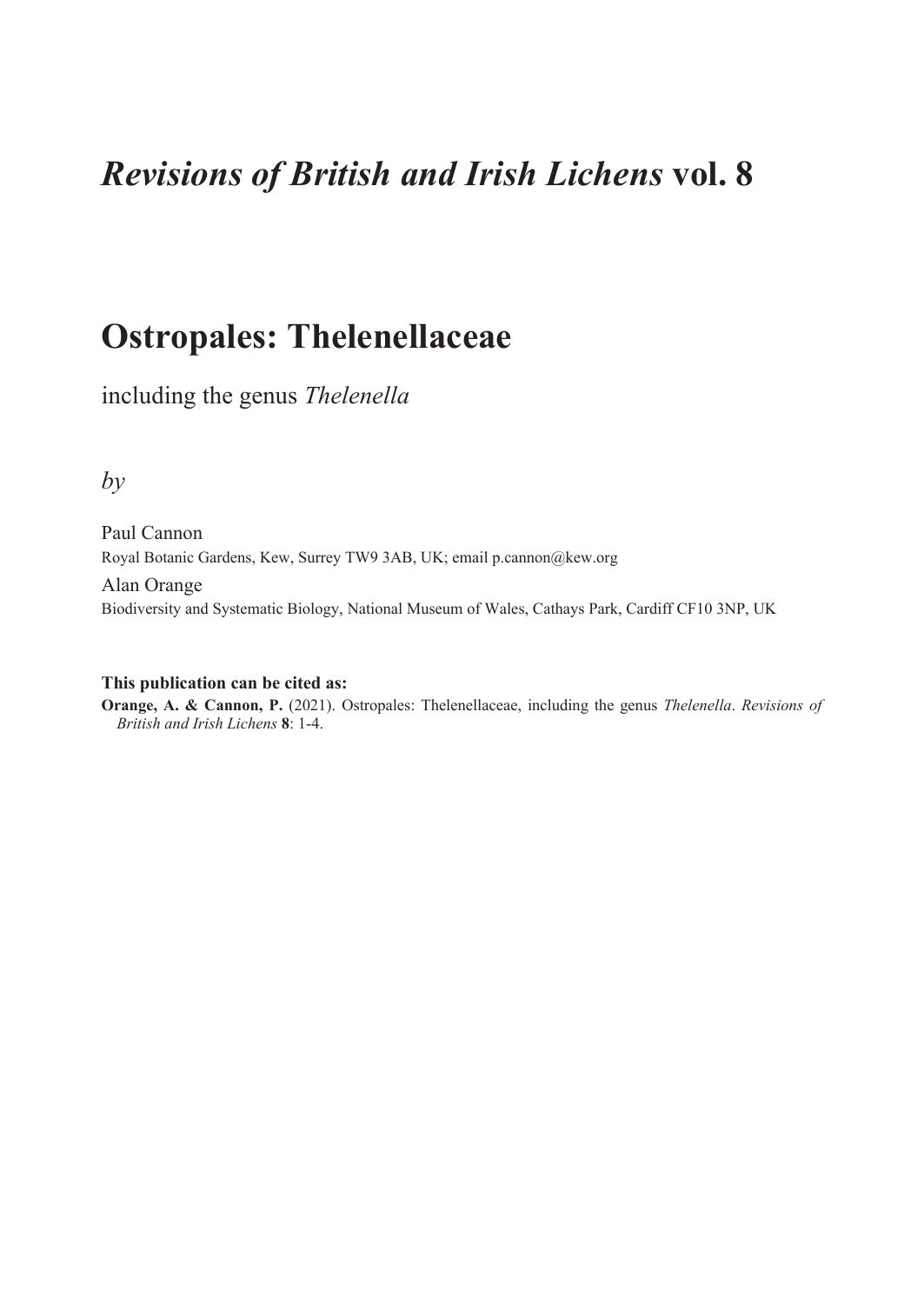### **THELENELLACEAE** O.E. Eriksson ex H. Mayrhofer (1987)

**Thallus** crustose, effuse, sometimes areolate. **Photobiont** trebouxioid. **Ascomata** perithecial, sessile or  $\pm$  immersed in thalline warts, thick-walled, smooth, warted or ridged, sometimes with a broad apical shield, pale to dark brown, the ostiole periphysate. **Hamathecium** of narrow branched and anastomosed pseudoparaphyses. **Asci** thick-walled, with separable wall layers, the apex thickened and sometimes with a small ocular chamber, not blueing in iodine. **Ascospores** colourless, thinwalled, transversely septate or muriform, the septa forming in a median position in each cell of the developing spore, sometimes with a gelatinous sheath.**Conidiomata** pycnidia, sessile or  $\pm$  immersed. **Conidia** cylindrical, aseptate, colourless.

As treated by Lücking *et al.* (2016), the family contains three lichenized genera, *Apidothelium*, *Chromatochlamys* and *Thelenella*, the first of these not occurring in Great Britain and Ireland. Molecular studies by Nelsen *et al*. (2016) confirmed placement of the family within the Ostropales, and advocated separation of *Chromatochlamys* and *Thelenella*. However, their sampling of the two taxa was not extensive and did not include the types of either genus. As there is no convincing morphological distinction between them, *Thelenella* is treated here in a broad sense to include *Chromatochlamys*.

*Protothelenella* (Protothelenellaceae, q.v.) is similar in most morphological respects to the Thelenellaceae, but differs in ascus structure (see Fig. 1). *Strigula* (Strigulales, Strigulaceae) differs in the trentepohlioid photobiont and the different conidia.

#### *Literature*

Fryday & Coppins (2004), Lücking *et al*. (2016), Mayrhofer (1987), Nelsen *et al*. (2016).



Fig. 1. Ascus apices of *Thelenella* (*Chromatochlamys*) *muscorum* (left), *T. modesta* (centre) and *Protothelenella sphinctrinoides* (right). Scale bar = 10 µm.

#### **THELENELLA** Nyl. (1855)

**Thallus** crustose, membranous to verrucose or cracked, dirty whitish to pale grey or pale brown. **Photobiont** trebouxioid. **Ascomata** perithecia, thick-walled. **Exciple** of slender cells (*textura*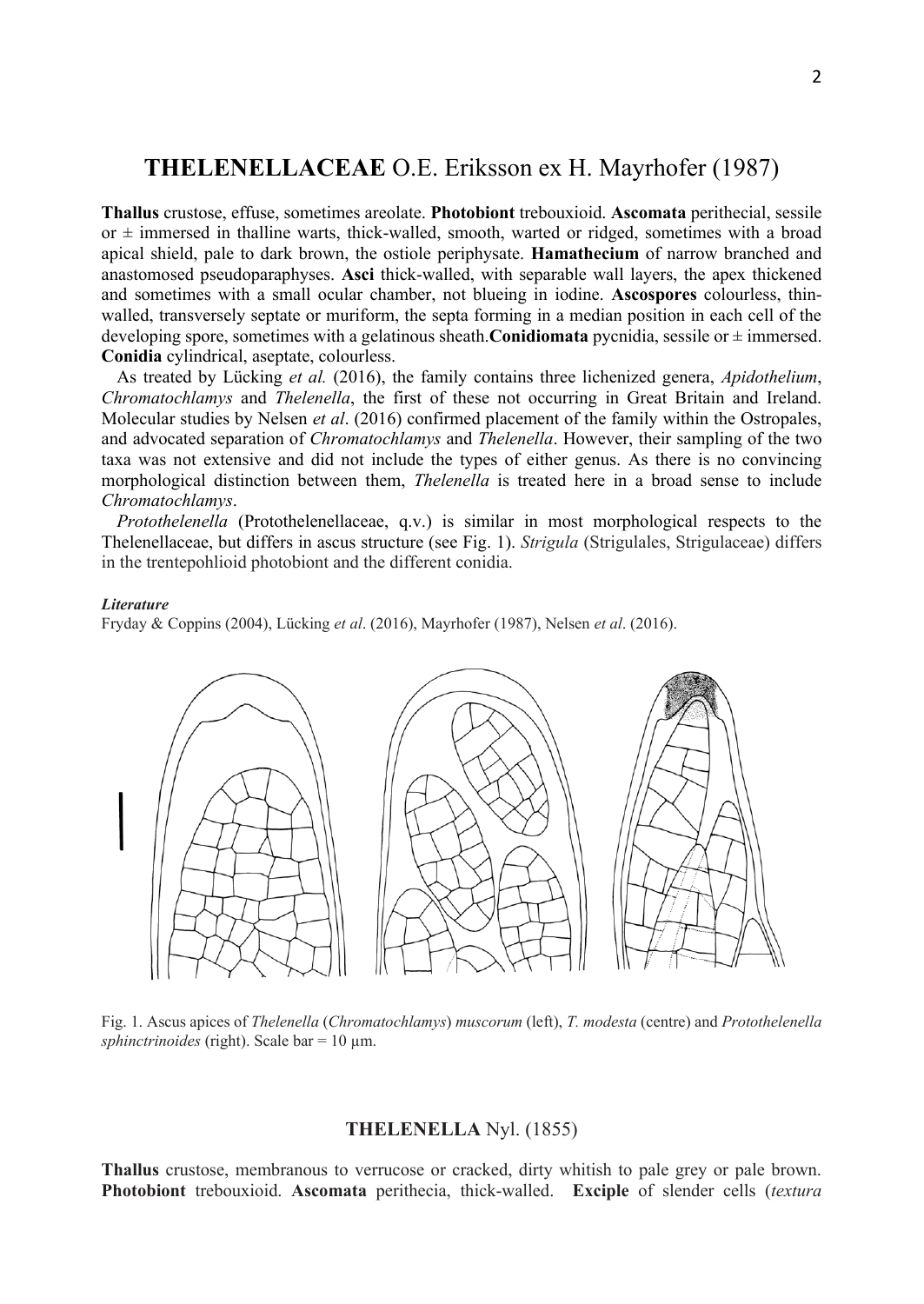*porrecta* to *textura intricata*), pigment homogeneous, lining the outer surface of the cells or present throughout a gel matrix, not appearing granular under high power. **Involucrellum** rarely present. **Hymenial gel** I–, K/I–. **Hamathecium** of paraphysoids which are delicate, branched and/or anastomosing, especially towards the base and apices; periphysoids lining the ostiole or absent. **Asci**  2- to 8-spored, fissitunicate, with two functional wall layers, the inner wall thin and the outer thick, with or without ocular chamber, K/I– (Fig. 1). **Ascospores** sub- to strongly muriform, the outer wall scarcely thicker than the septa, colourless to brownish. **Conidiomata** pycnidia of *Roccella*-type; conidia aseptate, colourless, filiform. **Chemistry**: lichen substances not detected by TLC. **Ecology**: on bark, leaves, bryophytes on leaves, rock and mossy soil.

#### *Literature*

Morse (2016), Orange *et al*. (2009).

| 2(1) | Perithecia 0.15–0.2 mm diam.; growing directly on damp siliceous rock <i>larbalestieri</i> |  |
|------|--------------------------------------------------------------------------------------------|--|

**3**(2) Asci 2- to 4-spored, ascospores 60–110 µm long............................................ *muscorum* var. *muscorum* Asci 8-spored, ascospores (50–) 55–65 µm long .............................................*muscorum* var. *octospora*

**Thelenella larbalestieri** (A.L. Sm.) Coppins & Fryday (2004) **VU (D2) IR** Thallus thin to thickish, continuous or rimose, white to brown, sometimes growing epiphytically on other lichens. Perithecia black, three-quarters immersed, 0.15–0.2 mm diam., flattened vertically, lacking an involucrellum. Exciple pale brown, usually pigmented only in the upper one-third or less. Asci 8-spored. Ascospores with 11–14 transverse and 0–2 vertical septa, colourless (possibly brown when over-mature), 44– 69 × 13–15 µm. **BLS 0899**.

On damp siliceous rocks in woodland or beside streams; rare. W. Scotland, W. Ireland. ?Endemic.

#### **Thelenella modesta** (Nyl.) Nyl. (1855) **CR (B)**

Thallus superficial, thin and membranous to thick and cracked or uneven-warted, yellow-grey to pink- or red-brown, fading to pale grey or grey in dried collections. Perithecia  $0.3-0.5$  mm diam., rounded, discrete or  $\pm$  aggregated, three-quarters- to fully immersed in the thallus but forming prominent warts, lacking an involucrellum; exciple brownish above, pale or colourless below; ostiole dark brown. Asci 4- to 8 spored (Fig. 1). Ascospores ellipsoidal to elongate-ellipsoidal, with 7–9 transverse and 2–3 longitudinal septa, (20–) 25–42 × (9–) 11–17 µm. Conidia 11–14 µm long. **BLS 0900**.

On ± rough bark of wayside or parkland *Fraxinus* (Scotland) and on twigs of *Crataegus* (Sark); very rare, also in 19<sup>th</sup> century in S.W. England (Gloucester, Barnsley Park) and possibly Ireland.

Faded specimens in dried collections superficially resemble *Pertusaria leioplaca*  and *P. pertusa*.

#### **Thelenella muscorum** (Fr.) Vain. (1899) **LC**

Thallus thin and membranous, or with convex to flat areoles 0.14–0.4 mm diam., often coalescing, whitish or pale brown; areoles with a colourless compact epinecral layer to 25 µm thick; fungal cells of photobiont layer I+ blue after treatment with K. Perithecia 0.3–0.6 mm diam., rounded or broadly pyriform, mostly immersed in the substrate with only the brown apex or the pale to brown ostiole evident; exciple 50–70 µm thick,